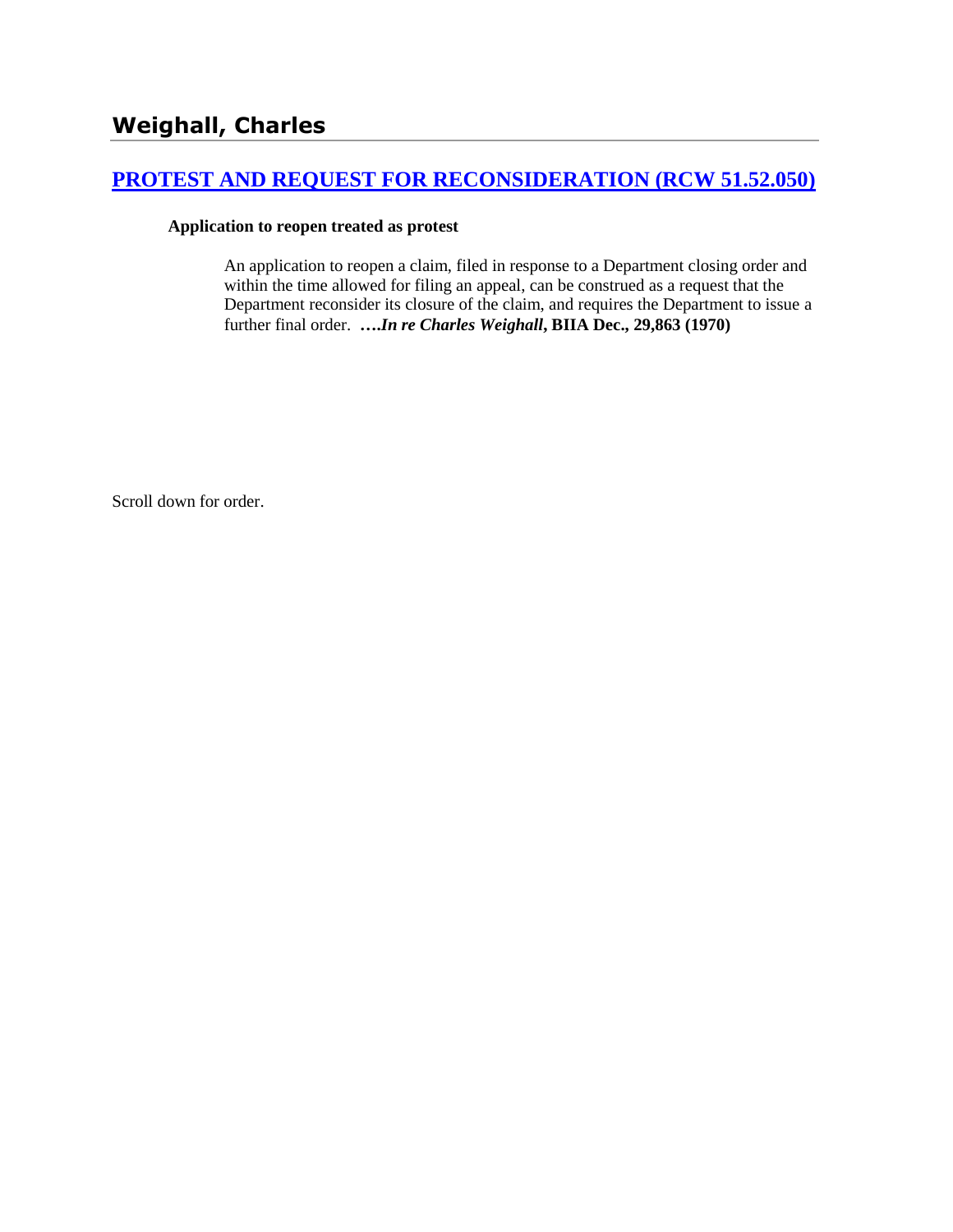### **BEFORE THE BOARD OF INDUSTRIAL INSURANCE APPEALS STATE OF WASHINGTON**

**)**

**IN RE: CHARLES WEIGHALL ) DOCKET NO. 29,863**

**CLAIM NO. F-154392 ) DECISION AND ORDER**

APPEARANCES:

Claimant, Charles O. Weighall, by Walthew, Warner & Keefe, per John J. Costello, Stephen Reilly, and Eugene Arron

Employer, Wildhaber-Howard Buck & Son Sales, by Murray, Armstrong and Vander Stoep, per James Turner

Department of Labor and Industries, by The Attorney General, per Robert G. Swenson, Gosta E. Dagg. Thomas A. Prediletto, and Theodore A. Ripley, Assistants

This is an appeal filed by the claimant on December 19, 1967, from an order of the Department of Labor and Industries dated November 28, 1967, which denied reopening the claim and segregating and denying responsibility for a urinary tract condition. **REVERSED AND REMANDED**.

# **DECISION**

This matter is before the Board for review and decision on a timely Statement of Exceptions filed by the claimant to a Proposed Decision and Order issued by a hearing examiner for this Board on April 30, 1969, in which the order of the Department dated November 28, 1967 was sustained on the basis that the claimant had not shown aggravation of condition due to the industrial injury between June 29, 1967 and November 28, 1967.

The Board has reviewed the evidentiary rulings of the hearing examiner and finds that no prejudicial error was committed and said rulings are hereby affirmed.

The issue presented by this appeal is not one of aggravation, as found by our hearing examiner's Proposed Decision and Order. In filing a document (Exhibit No. 1) with the Department of Labor and Industries on August 21, 1967, the claimant complied with the Department's admonition in its closing order of June 29, 1967, that "Any request for Departmental reconsideration of this order must be made within 60 days. A further appealable order will follow such request."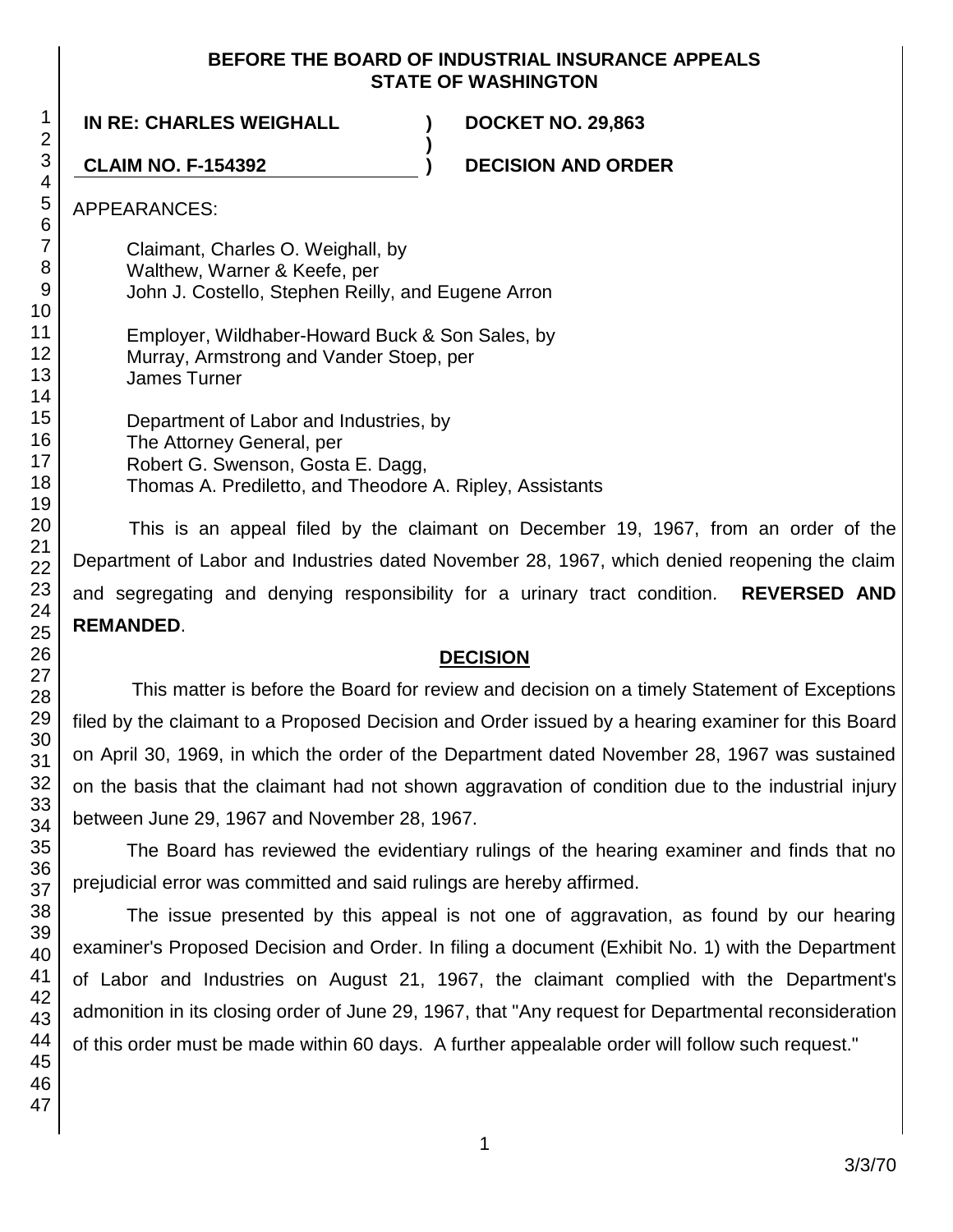A careful reading of the information filled in by the claimant and his attending physician on Exhibit No. 1 clearly indicates that they did not intend the form entitled "Application to Reopen Claim for Aggravation of Condition" to be construed by the Department as any more than a request for the Department to reconsider its closing order pursuant to the admonition issued by the Department, and it is ridiculous to say that because the claimant and his attending physician used a Department form in an incorrect manner, the claimant is precluded from making a prima facie case. The Department's order of June 29, 1967, after paying the claimant a closing disability award, stated "No further notice will be issued relative to the determination of permanent partial disability," but this does not mean the Department would not give reconsideration of its order upon a request being made within 60 days.

Our hearing examiner's Proposed Decision and Order recognizes the position taken by the claimant and by the Department in the use of the form, which was admitted in evidence for limited jurisdictional purposes as Exhibit No. 1. Our original hearing examiner (Mr. Tingvall) granted claimant's counsel's motion to consider the appeal a direct one (BR 15), but our hearing examiner (Mr. Driscoll) who issued the Proposed Decision and Order, totally ignored this ruling and accepted the Department's and employer's theory that the issue before the Board required the showing of an aggravation of condition. Mr. Driscoll, in his Proposed Decision and Order, then proceeded to find that the claimant had not made a prima facie case.

As already indicated, we think that Mr. Driscoll erred in not carefully reading the Department's closing order of June 29, 1967, the document filed as Exhibit No. 1, and the Department's final closing order of November 28, 1967. We have held before, and continue to hold, that where the Department enters an order stating:

> "Any request for Departmental reconsideration of this order will follow such request."

That this invitation by the Department when responded to by a claimant or his employer requires the Department then to issue a further appealable order, and the statute of limitations does not run until such further appealable order is issued. As near as we can determine from the jurisdictional facts presented in this record, the next appealable order issued by the Department was on November 28, 1967; thus, this is a direct appeal. As to the extent of disability, it makes no difference whether the direct appeal is from the Department's order of June 29, 1967, or from its later order of November 28, 1967, since the evidence presented by both the claimant and the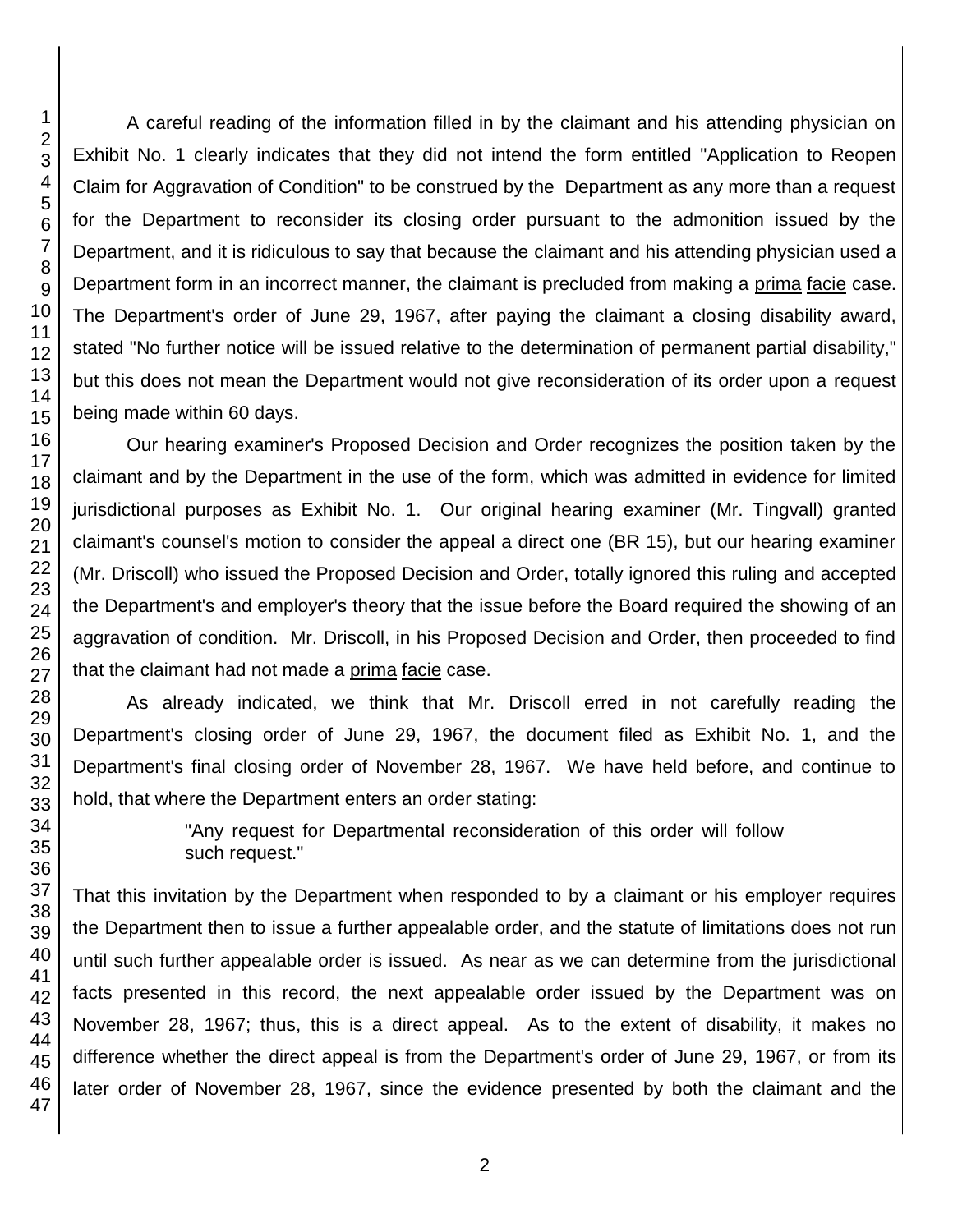Department indicates that the extent of the claimant's permanent disability due to his industrial injury of 1963 was essentially the same on both dates.

The Department's order of November 28, 1967, segregated and denied responsibility for a "present urinary tract condition" as unrelated to the injury covered by the claim. We can find no medical evidence in the record to support such a segregation. The testimony of Dr. Ralph V. Stagner, a urologist, who was an attending surgeon, stated "I would only say that I did not ever arrive at a urological diagnosis that would account for his symptoms." (BR 141)

A careful reading of the medical evidence presented by both parties in this appeal convinces us that the claimant, as a result of his industrial injury of December 17, 1963, received serious internal injuries, some of which required surgical repair, and if we can believe the claimant's testimony, his passing of blood increased after the multiple surgeries required by his 1963 injury. Finding no medical basis for the Department's segregation and denial of responsibility paragraph in its order of November 28, 1967, we will reverse it.

It is obvious from the review of the record on this appeal that the June 29, 1967 closing evaluation of 50 per cent of the maximum allowable for unspecified disabilities for the claimant's permanent partial disability, attributable to his industrial injury of December 17, 1963, was based on an examination by Dr. Myron Kass, a psychiatrist, who examined Mr. Weighall at the request of the Department on April 7, 1967. Dr. Kass received a history of the claimant's earlier industrial and non-industrial injuries, his family background, his educational and work experience, and reviewed the Departmental file pertaining to the 1963 industrial injury and, after examining the claimant, diagnosed a post-traumatic conversion reaction, which was chronic, severe, fixated and referable to symptoms in the left groin and hip and back and left testicle area. Further, in his testimony, however, Dr. Kass stated that the claimant was no longer available on the open labor market and would only be able to work on a limited self-rehabilitation basis where he could regulate his own activities, hours and exertion. Based on Dr. Kass' testimony, we believe the claimant was rendered permanently totally disabled by the effects of his December 17, 1963 industrial injury, superimposed upon his prior industrially and non-industrially related conditions.

In our review of the record on this appeal, we have read the testimony of Dr. Peter Fisher, who examined the claimant on March 11, 1968, and find it of no value whatever in determining the present appeal.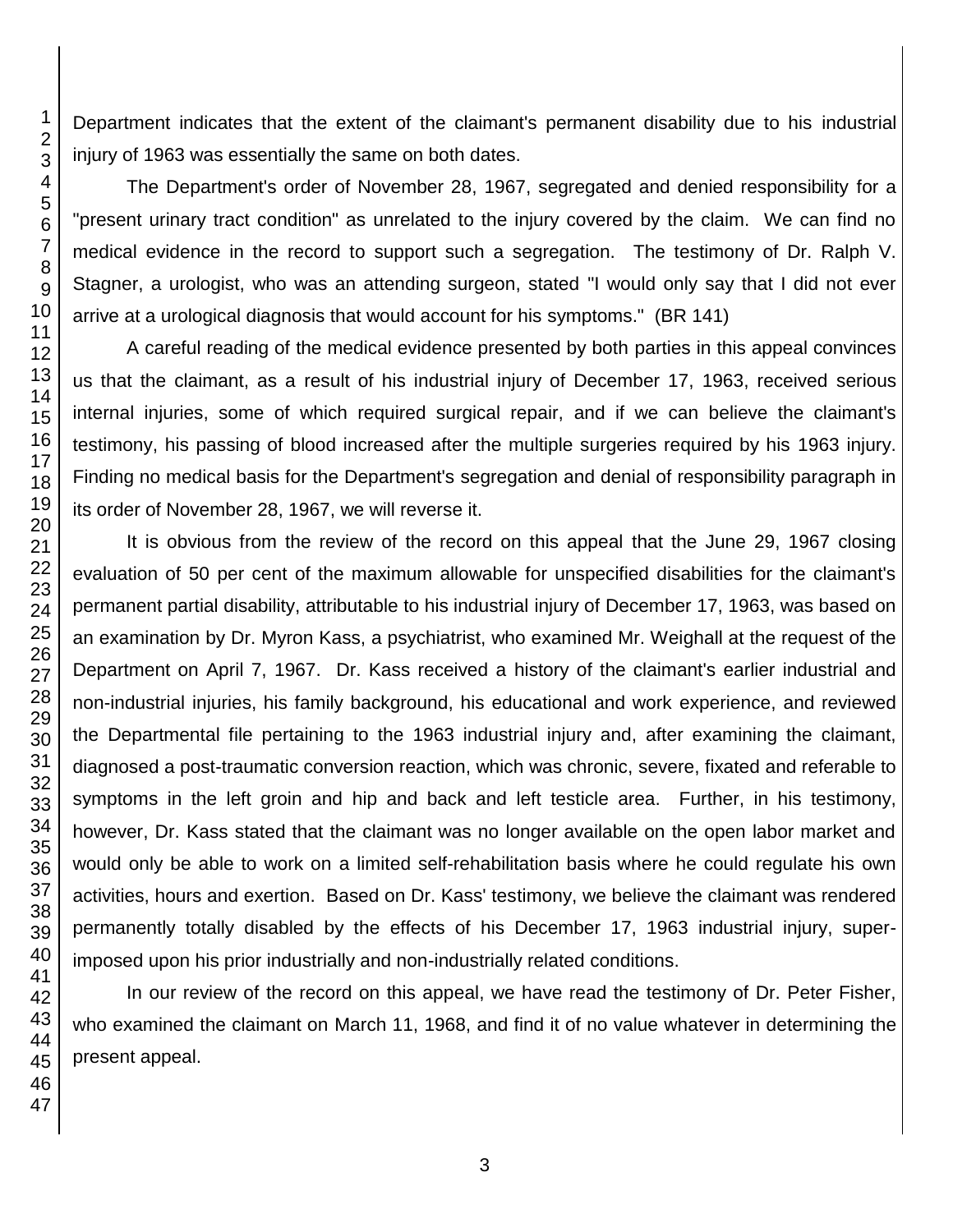In all probability, this case is a combined effects case from the standpoint of Wildhaber-Howard Buck & Son Sales, the employer herein, but we need not at this time pass upon the question of second injury fund relief to the employer since the Department has not had an opportunity of considering the same.

## **FINDINGS OF FACT**

After a careful review of the entire record, the Board finds:

- 1. The claimant sustained severe internal injuries resulting in a left inguinal hernia in the course of his employment as a mechanic with Wildhaber-Howard Buck & Son Sales, the employer, on December 17, 1963. The claim based thereon was allowed, time loss compensation was paid, several surgery repairs were performed, and on June 29, 1967 (mailed July 6, 1967), the Department of Labor and Industries issued an order closing the claim with a permanent partial disability award of 50% of the maximum allowable for unspecified disabilities. On August 21, 1967, the claimant complied with the Department's admonition in its closing order of June 29, 1967, that "Any request for Departmental reconsideration of this order must be made within sixty days. A further appealable order will follow such request," by filing a document (Exhibit No. 1) with the Department of Labor and Industries.
- 2. On November 28, 1967, the Department entered an order reaffirming its June 28, 1967 order and segregating and denying responsibility for a "present urinary tract condition" as unrelated to the injury covered by the claim. On December 19, 1967, the claimant filed his notice of appeal. On January 5, 1968, the Board entered an order granting the appeal.
- 3. Appellate proceedings were conducted before the Board of Industrial Insurance Appeals, and on April 30, 1969, a hearing examiner for this Board entered a Proposed Decision and Order in connection with this appeal. Thereafter, within the period of time provided by law, exceptions were filed and the case referred to the Board for review as provided by RCW 51.52.106.
- 4. The information filled in by the claimant and his attending physician on Exhibit No. 1 clearly indicates that they did not intend the form entitled "Application to Reopen Claim for Aggravation of Condition" to be construed by the Department as any more than a request for the Department to reconsider its closing order pursuant to the admonition issued by the Department. We find as a fact that the next appealable order was issued by the Department on November 28, 1967, and therefore, the appeal is direct with no aggravation period involved.
- 5. As a result of his industrial injury of December 17, 1963, the claimant has undergone multiple surgeries for a left inguinal hernia, including the removal of the left testicle to strengthen the site of the hernia repair, and has sustained a post-traumatic conversion reaction, which was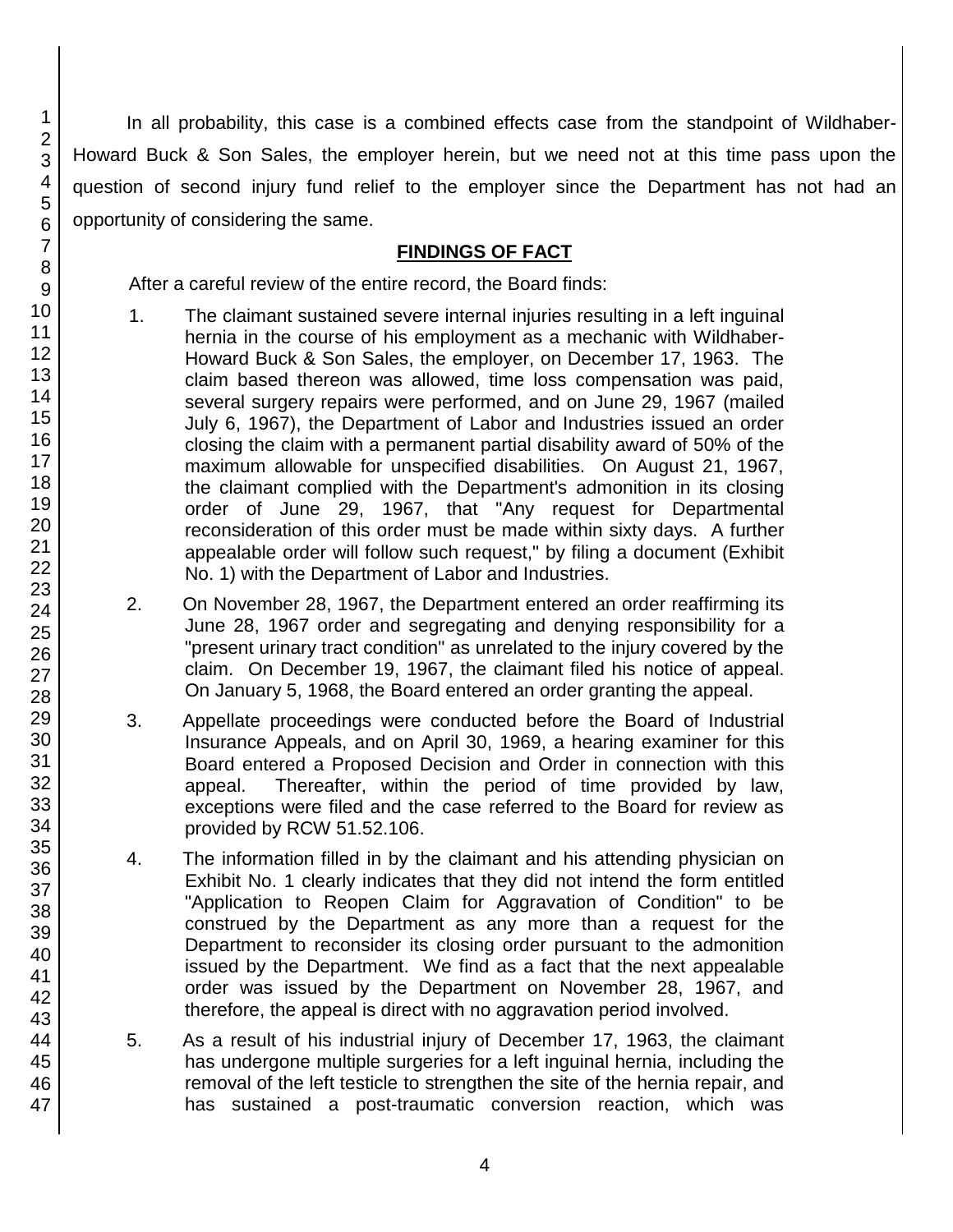diagnosed as chronic, severe, fixated and referable to symptoms in the left groin and hip and back and left testicle area by Dr. Myron Kass.

- 6. The permanent physical and psychiatric disability attributable to the December 17, 1963 industrial injury, combined with the effects of the permanent disability from his prior back injury received while employed by the Northern pacific Railroad, his general health situation prior to the industrial injury of 1963, and his limited education and work experience, has permanently removed the claimant from the labor market, as he can no longer carry on a full-time occupation on a reasonably continuous basis.
- 7. There is no medical evidence in the record on this appeal to support the Department's segregation and denial of responsibility for a "present urinary tract condition."

### **CONCLUSIONS OF LAW**

Based upon the foregoing findings of fact, the Board concludes:

- 1. This Board has jurisdiction of the parties and subject matter of this appeal.
- 2. The issue presented by this appeal is the extent of claimant's disability on or about June 29, 1967, resulting from his industrial injury of December 17, 1963.
- 3. The orders of the Department of Labor and Industries dated June 29, 1967 and November 28, 1967, are incorrect, and must be reversed and this claim remanded to the Department of Labor and Industries with direction to place the claimant on the pension rolls as a permanently totally disabled workman under the provisions of the Washington Workmen's Compensation Act.

It is so ORDERED.

Dated this 3rd day of March, 1970.

| <b>BOARD OF INDUSTRIAL INSURANCE APPEALS</b> |          |
|----------------------------------------------|----------|
| /s/<br>ROBERT C. WETHERHOLT                  | Chairman |
| /s/<br>R.H. POWELL                           | Member   |
| 'S<br>R.M. GILMORE                           | Member   |